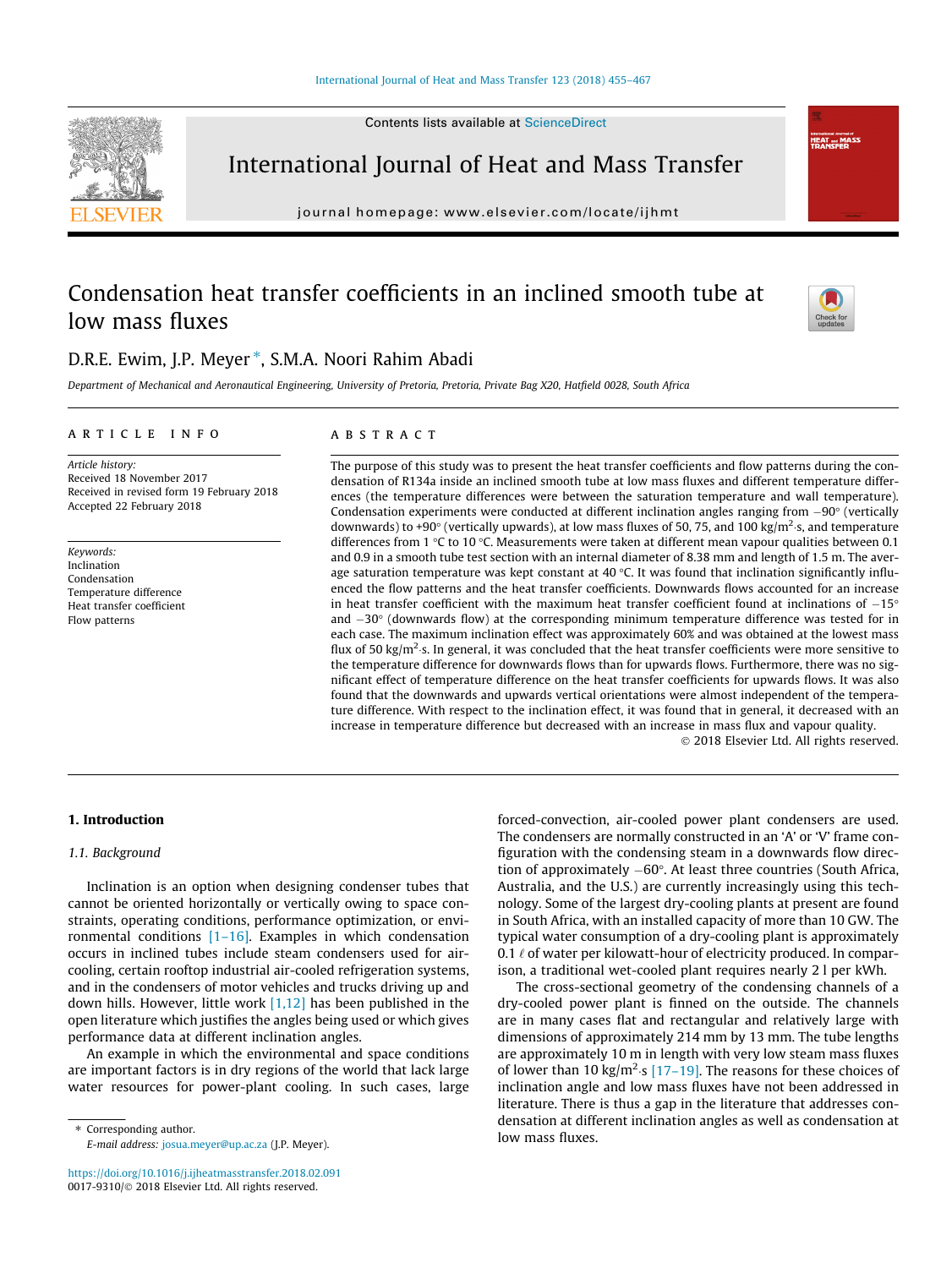#### Nomenclature

| ΕB            | energy balance, %                         | ß                 | inclination angle $(>0$ : upward, $< 0$ downward) (rad) |
|---------------|-------------------------------------------|-------------------|---------------------------------------------------------|
| G             | mass flux, $\text{kg/m}^2 \cdot \text{s}$ |                   |                                                         |
|               | inclination effect                        | <b>Subscripts</b> |                                                         |
| Q             | heat transfer rate, W                     | m                 | mean                                                    |
|               | temperature, $\degree$ C                  | max               | maximum                                                 |
| x             | vapour quality                            | min               | minimum                                                 |
|               |                                           | sat               | saturation                                              |
| Greek symbols |                                           | w                 | water                                                   |
| α             | heat transfer coefficient, $W/m^2$ K      |                   |                                                         |

### 1.2. Inclination angles

Previous studies [\[1–4,6–16,20–38\]](#page--1-0) on inclined tubes were at moderate to high mass fluxes. In those studies, it was found that varying the inclination angles altered the flow patterns with consequent effects on the heat transfer coefficients, pressure drops, and void fractions. It was also found that the effects of inclination became more pronounced as the mass flux decreased. For downwards inclinations, it was found that the effect of the gravity was dominant and caused a thinning of the liquid layer which led to a reduction in the thermal resistance within the tube surface, leading to higher heat transfer coefficients [\[1–5,9\].](#page--1-0) For upwards inclinations, no concrete trend was established. However, there are two main challenges. The first is that there is no study that has systematically coupled the effect of inclination and temperature difference on the heat transfer coefficients and flow patterns at low mass fluxes ( $\leq$ 100 kg/m<sup>2</sup>·s). The other challenge is that there are contradictory reports [\[1,4,7,8,11\]](#page--1-0) on the recommended inclination angle for optimum heat transfer performance. This is further evidenced by the fact that there is no unifying correlation that can properly predict the heat transfer coefficients in inclined smooth tubes. This may be attributed to the fact that the available models are either limited by tube size, working fluid, saturation temperature, mass flux, or tube orientation. A review of the most relevant works on inclination is presented below.

Tepe and Mueller [\[29\]](#page--1-0) were arguably the first to publish their findings on the effect of inclination during condensation inside smooth tubes. They performed experiments during the condensation of benzene inside a smooth tube 18 mm in diameter at a single inclination angle of  $15^\circ$ . They observed that there existed an effect of inclination on their measured heat transfer coefficients. They also found that their measured heat transfer coefficients were approximately 50% higher than the predicted values when compared to the Nusselt [\[39\]](#page--1-0) classical theory. Following closely were Hassan and Jakob [\[32\]](#page--1-0), who performed numerical and empirical studies on the effect of inclination on the heat transfer coefficients during condensation outside horizontal tubes. They noticed an effect of inclination on the measured heat transfer coefficients. Furthermore, they applied the Nusselt [\[39\]](#page--1-0) classical theory and compared the results of their experiments to that of their numerical analysis. They found that the heat transfer coefficients of their numerical study were between 28% and 100% lower than the results of their experiments. They attributed this to the rippling effect of the condensate film, which was not accounted for in their theoretical model. Later, Chato [\[31\]](#page--1-0) also observed an inclination effect during condensation of R113, wherein he observed that slightly downwards inclinations led to an increase in heat transfer rates.

Chato [\[23\]](#page--1-0) studied and developed analytical solutions for stratified laminar condensation in horizontal and inclined tubes. It was assumed that the condensate depth decreased along the tube length. Hence, he neglected the heat transfer in the liquid pool at the bottom of the tube and assumed that the void fraction did not change significantly with respect to vapour quality. These assumptions led to large errors at high mass fluxes and low vapour qualities, because convective heat transfer prevailed in those conditions. He further developed a Nusselt-type equation for the condensation of refrigerants at low vapour velocities inside horizontal and inclined tubes based on Chen's  $[36]$  analysis of falling film condensation outside a horizontal cylinder.

Nitheanandan and Soliman [\[28,40\]](#page--1-0) obtained flow regime data during the condensation of steam inside a 13.4 mm diameter tube at upwards and downwards inclinations within  $\pm 10^\circ$ . In all their experiments, they achieved complete condensation inside the condenser. They found that the zones occupied by the wavy and slug regimes experienced significant shifts, whereas the effect on the annular flow boundary appeared to be insignificant at the present small inclination angles. They also compared their data with adiabatic gas–liquid flow regime maps developed analytically and experimentally for horizontal and inclined tubes.

Lips and Meyer [\[3–6\]](#page--1-0) studied the heat transfer and pressure drops during the condensation of R134a inside a smooth inclined tube. They carried out experiments at different inclination angles for upwards and downwards flows. With the aid of a high-speed camera installed at the exit of their test section, they captured and studied the flow patterns by varying the mass fluxes, vapour qualities, and inclination angles. They found that at high mass fluxes and vapour qualities; the flow was independent of the angle of inclination and always remained annular. However, at high mass fluxes and low vapour qualities, the flow regime was largely intermittent and dependent on the inclination angle. They defined the impact of gravity on the heat transfer coefficients as the 'Inclination effect'  $(I_{\alpha})$  and presented an expression for it. They also found that the highest heat transfer coefficients were achieved at an inclination angle of between  $-15^{\circ}$  and  $-30^{\circ}$  (downwards flow). The gap in their work was that they did not investigate the combined effect of the temperature difference and inclination on the heat transfer coefficients.

Mohseni and Akhavan-Behabadi, Mohseni et al. [\[7,10\]](#page--1-0) conducted experiments for seven different tube inclinations between  $-90^\circ$  and  $+90^\circ$  and six (6) refrigerant mass fluxes between 53 and  $212 \text{ kg/m}^2$  s to measure the heat transfer coefficients and observe the flow patterns of R134a condensing inside smooth and microfin inclined tubes. They found that the tube inclination noticeably influenced the heat transfer coefficients. In terms of the flow regimes, they found an effect of inclination on the vapour and condensed liquid flow distribution leading to eight distinct flow regimes with respect to the different tube inclinations. They also found that the best heat transfer performance was achieved at an inclination angle of  $+30^{\circ}$  (for all refrigerant mass fluxes). Their findings were in sharp contrast with the findings of Lips and Meyer  $[3-5,9]$ . A holistic look at both studies showed that